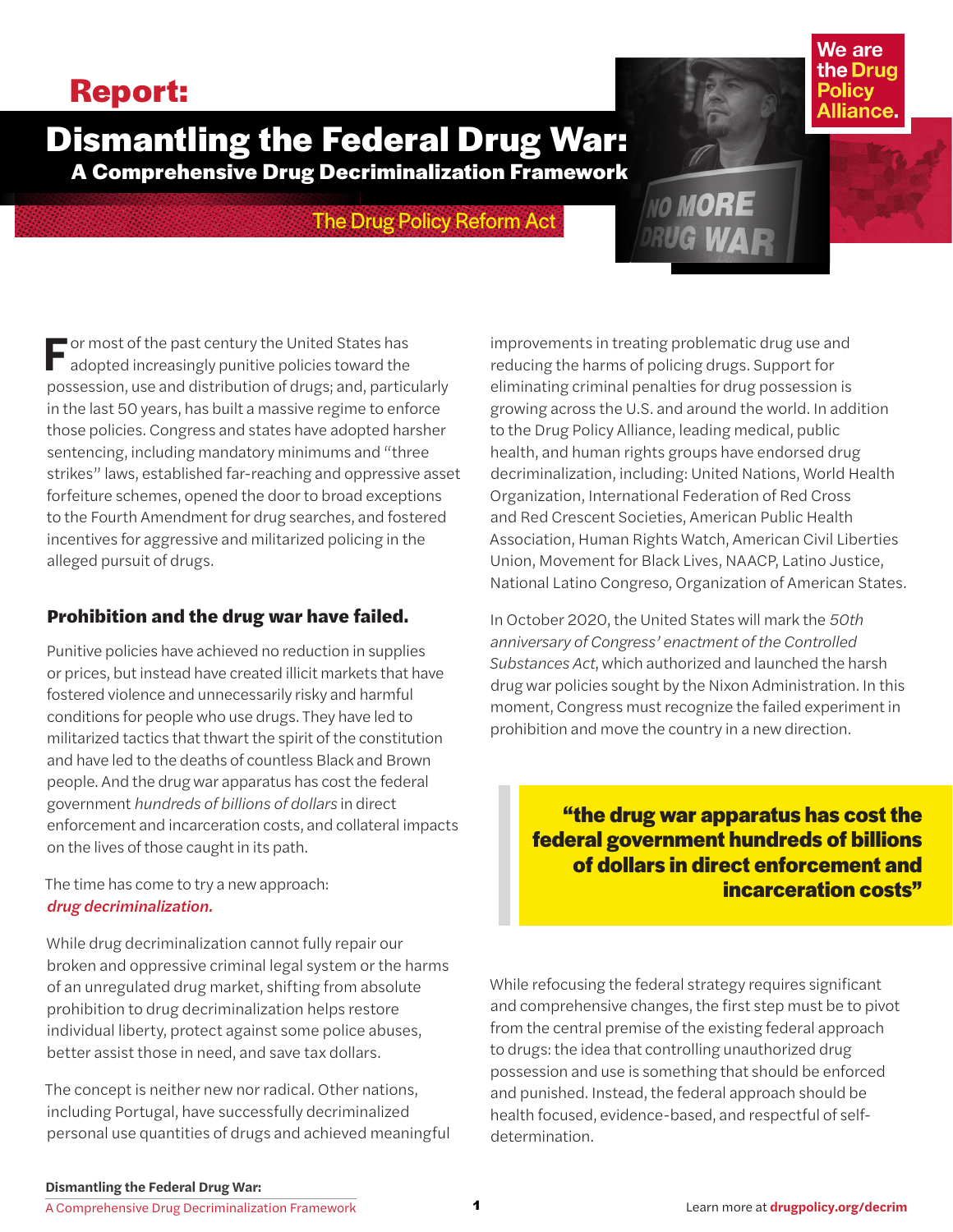We are the Drug **Policy** 

*The DPA proposal for decriminalization, the Drug Policy Reform Act, takes these first steps in dismantling the punitive apparatus built up over the past 50 years. To begin refocusing federal drug policies, the legislation shifts the authority for classifying and regulating controlled substances from the Drug Enforcement Administration (DEA) to the National Institutes of Health (NIH) within the Department of Health and Human Services (HHS).*

*The legislation eliminates criminal penalties for all possession of personal-use quantities of controlled substances, and shifts federal resources away from futile enforcement strategies to supportive initiatives to protect the public health and safety.* 

# Additionally, the bill

- Eliminates the inequitable and harsh sentencing constructs, such as mandatory minimums drug conspiracy offenses, that have significantly led to mass incarceration;
- Provides for decarceration and expungement of records for those imprisoned under the current system;
- Eliminates collateral consequences of drug convictions, including denial of public benefits and educational loans, for individuals who have been convicted of drug offenses; and,
- Abolishes the enforcement agencies that have been primarily responsible for creating the harmful enforcement strategies of the past.

# **Specifically, the** *Drug Policy Reform Act (DPRA)* **proposes the following components:**

# **1. Shift Regulatory Authority**

*Substitute the National Institutes of Health (NIH) for the Drug Enforcement Administration (DEA) as the agency responsible for classifying drugs pursuant to the Controlled Substance Act (CSA).*

# **2. Define Personal Use Thresholds**

*Establish a rulemaking task force, led by NIH and including, among other stakeholders, persons who use drugs, advocates for communities disparately impacted by past prohibitionist policies, organizations representing public defenders, addiction treatment professionals, and representatives of harm reduction service providers to draft a rule defining "personal use quantities" and procedures for facilitating voluntary access to services for those seeking addiction treatment.*

**a.** *Any qualifying thresholds and criteria developed pursuant to this subsection shall not categorically disqualify circumstances involving the presence of scales, individual packaging, currency, "cutting" agents, and similar items.*

**b.** *Requires that such thresholds and criteria be regularly reviewed and updated based on peer- reviewed scientific analysis.*

# **3. Eliminate Criminal Penalties**

**a.** *Repeal criminal penalties for simple possession of a controlled substance (amend 21 U.S.C. § 844, strike 21 U.S.C. § 844a));*

**b.** *Repeal criminal penalties for possession with intent to distribute personal use quantities of a controlled substance (as defined in rules promulgated by the personal-use task force created herein) (amend 21 U.S.C. § 841(b) to eliminate all carceral and monetary sentences and replace with thresholds established by the task force rulemaking body).*

# **4. Eliminate Federal Drug Enforcement Apparatus**

*Defund the Drug Enforcement Administration (DEA), the Office of National Drug Control Strategy (ONDCP), Bureau of International Narcotics Control and Law Enforcement Affairs (INCLE). Prohibit spending by other federal agencies on international drug interdiction efforts (including by Customs and Border Protection and the Coast Guard).*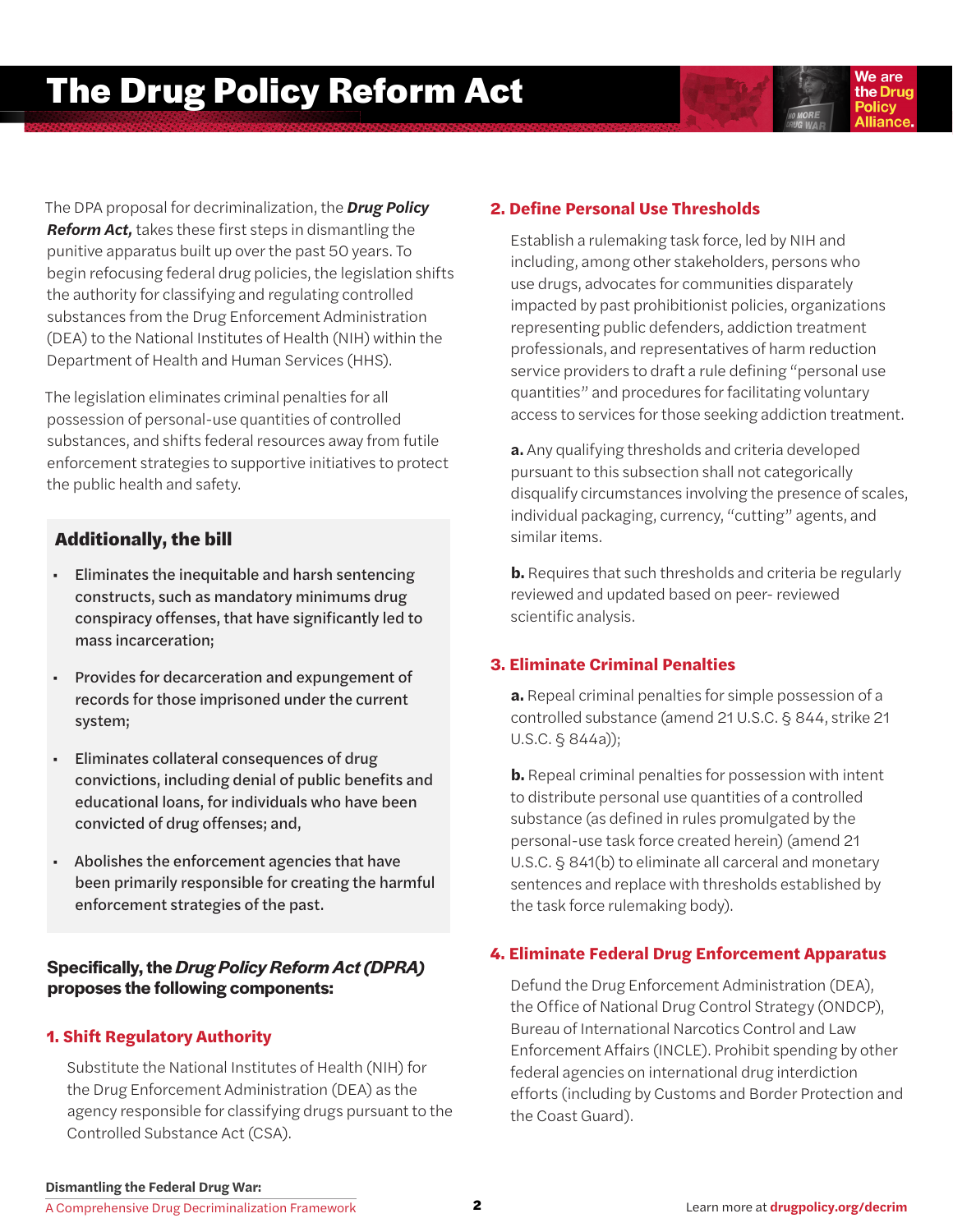# **The Drug Policy Reform Act**



# **5. Prohibit Funding to States for Drug Enforcement**

*Prohibit the use of grant funding to states provided through any federal program for the investigation, arrest, prosecution or incarceration in relation to alleged drug possession violations.*

# **6. Prohibit the Distribution of Military Equipment to State Law Enforcement for Drug Enforcement**

*Eliminate federal programs, like the Department of Defense 1033 Program, that facilitate the transfer of military equipment to state, local, and tribal law enforcement for counter narcotic activities.* 

#### **7. Remove Added Penalties for Offenses Involving Drugs**

**a.** *Repeal separate offenses for criminalizing the possession of certain tools for manufacturing controlled substances, use of communications equipment and advertising for sales of controlled substances, and fraudulent representations in the sale of controlled substances (21 U.S.C. § 843);*

**b.** *Repeal criminal penalties for attempt and conspiracy (21 U.S.C. 846), "continuing criminal enterprise" (21 U.S.C. § 848), and specified transportation offenses (21 U.S.C. §849);*

**c.** *Repeal mandatory minimum sentencing (21 U.S.C. § 851) and sentencing enhancements (34 U.S.C. § 12522, §12521 ("drug-free" zones).*

#### **8. Prohibit Surveillance Technologies**

*Prohibit federal agencies from using location-tracking technologies, cell-site simulators, and predictivepolicing technologies for the investigation of solely drug-related offenses in the absence of particularized suspicion of a violent offense.* 

#### **9. Prohibit No-Knock Warrants**

*Prohibit the issuance of any warrant by a federal judicial official authorizing the entry of a premises without* 

*providing meaningful notice to occupants, identification as law enforcement, and statement of purpose. Additionally, codify and strengthen requirements for execution of any federal warrant to ensure compliance with the knock and announce rule.*

#### **10. Expunge Criminal Records**

*Mandate automatic retroactive record destruction for prior federal drug convictions.*

#### **11. Decarcerate**

*Mandate the automatic reopening of sentencing proceedings for individuals convicted solely of offenses related to the possession of personal use quantities of controlled substances; require immediate release pending resentencing and dismissal of proceedings for all qualifying individuals.*

# **12. Repeal Ban on Federal Benefits for Needy Families**

*Repeal bans on federal financial assistance for individuals with drug convictions:* 

**a.** *TANF and food/nutrition benefits (21 U.S. Code § 862a);*

**b.** *Educational benefits (20 USC § 1091(r));*

**c.** *Prohibit Public Housing Authorities from denying access to housing (i.e. supersede/strike 24 CFR § 982.553).*

#### **13. Eliminate Drug Testing**

**a.** Drug Testing for Federal Benefits: *Repeal code permitting drug testing federal beneficiaries (21 U.S. Code § 862b) and explicitly prohibit drug testing for receipt of federal benefits;*

**b.** Drug Testing Individuals on Probation and Parole: *Eliminate drug testing as a condition of federal probation and parole.*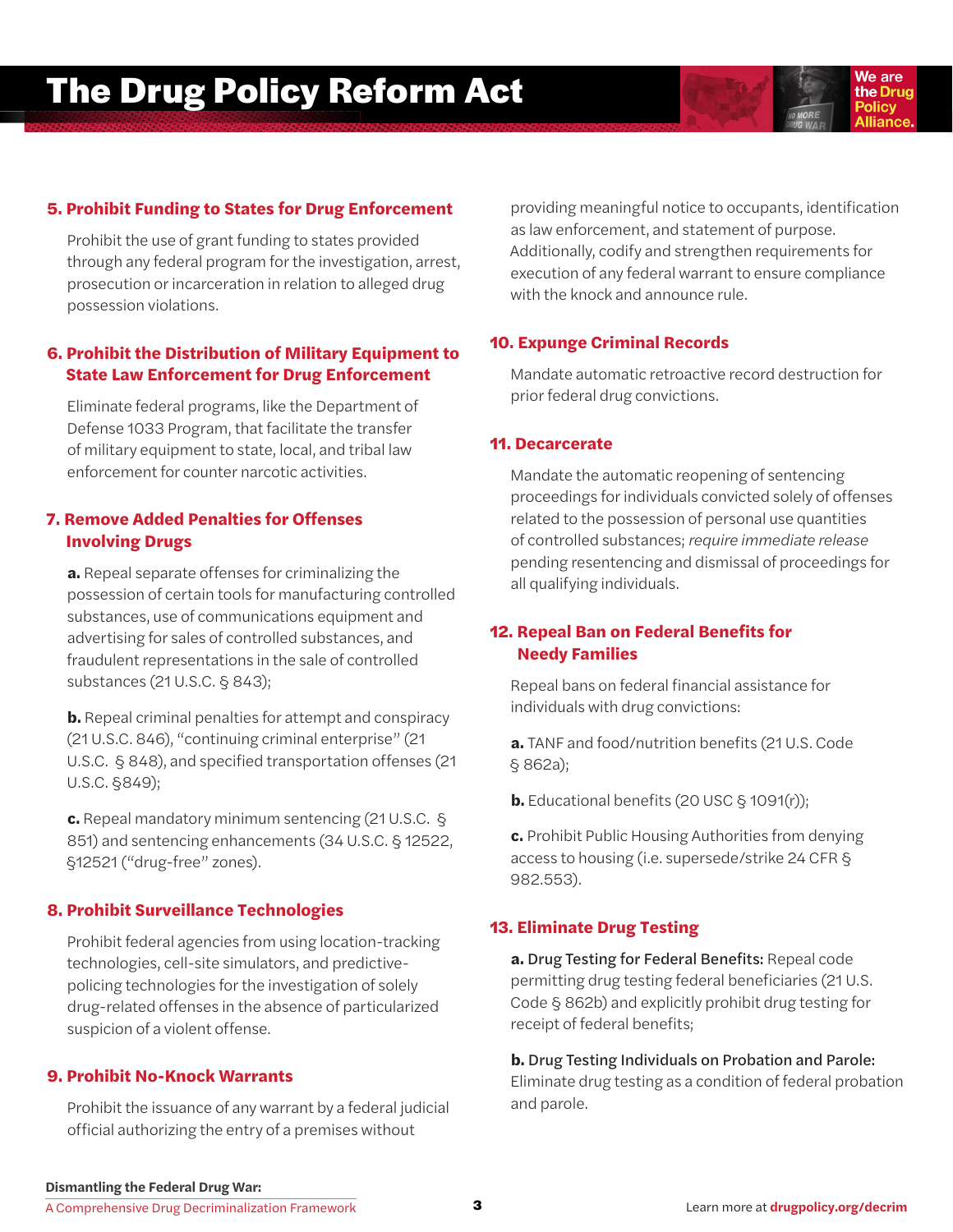# **14. Prohibit Employment Discrimination**

*Establish a federal prohibition on inquiring about criminal record for employment and Incentivize states to adopt "ban the box" legislation.* 

# **15. Protect Voting Rights**

*Establish that the right of an individual who is a citizen of the United States to vote in any election for federal office shall not be denied or abridged because that individual has been convicted of a drug-related criminal offense.* 

#### **16. Repeal Civil Asset Forfeiture**

*Repeal statutes authorizing civil asset forfeitures (21 U.S. Code §§ 853 and 881).*

# **17. Eliminate Immigration and Removal Consequences**

*Amend immigration code to eliminate drug offenses as "aggravated felony" for removal purposes and permanent bar to entering the United States, or to deny any other immigration benefit.*

# **18. Repeal Land Use Prohibitions**

*Repeal the code criminalizing "maintaining druginvolved premises."* 

#### **19. Reinvest Funds in Supportive Programs**

*Establish a grant program to reinvest federal funding for health related / state incentives (separate and distinct from the Edward Byrne Memorial Formula Grant Program).*

**a.** *Authorize a grant program administered by the Department of Health and Human Services (HHS) with awards to be allocated by a board of stakeholders, including people from communities most harmed by drug law enforcement as well as people who use drugs, to:* 

**i.** *Provide social, health, and other services to communities most harmed by drug law enforcement;*  **ii.** *Expand access to low barrier substance use disorder treatment, including medications for addiction treatment, that is evidence-informed, traumainformed, culturally responsive, patient-centered, and non-judgmental;* 

We are the Drug **Policy** 

**iii.** *Fund harm reduction services, including for establishment and operation of safe-consumption facilities;* 

**iv.** *Assist states in creating or expanding non-police crisis intervention programs;*

**v.** *Assist states in creating or expanding pre-arrest diversion programs.*

**b.** *Require that states enact legislation decriminalizing possession of personal-use quantities of controlled substances to be eligible for any grants pursuant to this subsection.*

# **20. Remove Barriers to Medications for Addiction Treatment**

*Amend codes restricting medications for addiction treatment, primarily methadone and buprenorphine, to ensure equitable and wide-scale access.* 

# **21. Amend Findings and Intent**

*Amend the findings in Title 21 Chapter 13 to articulate the harms of criminalization (21 U.S.C. § 801) and the health and reparative justice intent of the Act.*

**a.** *Strike all subsections after (21 U.S.C. § 801(1));*

**b.** *Add statements to describe poor outcomes under enforcement-focused policies following passage of Controlled Substances Act of 1970, including billions of dollars spent on enforcement since 1973, millions of arrests (1.6 annually in 2020) for drug offenses and collateral consequences, rise in incarceration, racially disparate impacts, health outcomes, and no evidence of significant impact on supply or prices;*